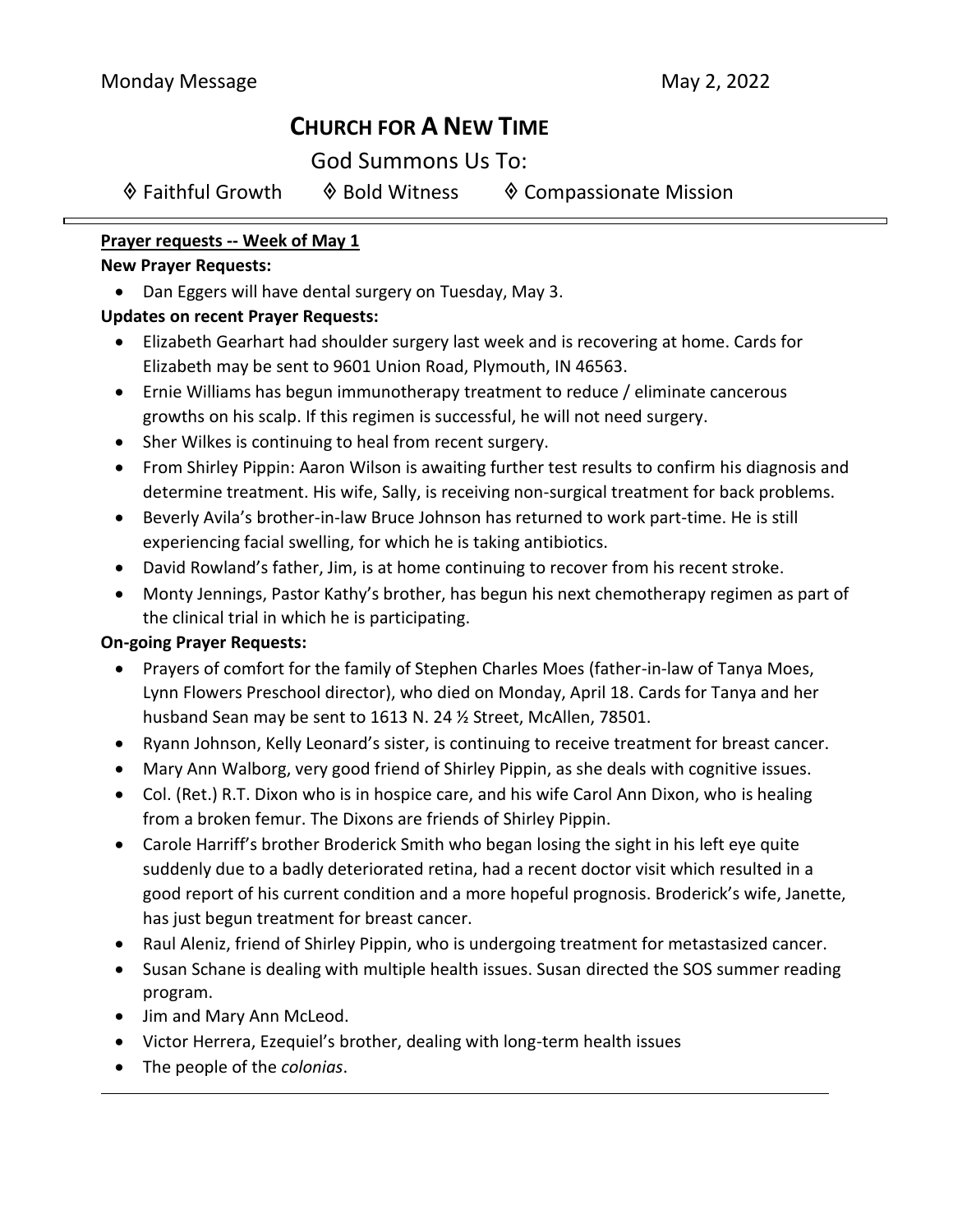## **Calendar -- Week of May 1**

- Thursday, May 5: Space for God -- 10:00 a.m.; FPC Parlor and Zoom
- Sunday, May 8: Session-led Worship service -- 10:30 a.m.; FPC Sanctuary and Facebook
- Sunday, May 8: Youth Fellowship -- 3:30 p.m.; Fellowship Hall

## **Zoom Link for all FPC Zoom meetings:**

https://us02web.zoom.us/j/86050357489?pwd=VkhqODg0NjlFS2VTSm91UFFOSjVjQT09 Meeting ID: 860 5035 7489 Passcode: 912217 One tap mobile: +13462487799,,86050357489#,,,,,,0#,,912217# US (Houston) Find your local number: https://us02web.zoom.us/u/kbahNHKVfB

#### **Life of the Church – Week of May 1**

- **New members:** The FPC Session met Sunday after worship with Joe and Jinny Massey to receive them as members of the congregation by transfer of letter from First Presbyterian Church, Bryan. They will be introduced to the congregation on Sunday, May 15 during worship, but you don't need to wait to welcome them!
- The FPC Session has called a **Congregational Meeting** for Sunday, May 22 following worship for the purpose of electing Ruling Elders to the Session Class of 2025.
- Beginning on Monday, May 2, **Church Office Hours** will be 9:00 a.m. to 3:00 p.m. Monday through Thursday, or by appointment.
- **Space for God** will have a hybrid in-person / Zoom meeting this Thursday to discuss future topics and schedule.
- You won't want to miss **Session-led Worship** on May 8.
- With the closing of Lynn Flowers Preschool at the end of the current semester, FPC has the opportunity to dream big for how we can use our facility to live out our discipleship. The **Building Use Task Force** met last week to begin the conversation. If you have input - suggestions, concerns, etc. -- please communicate them to Pastor Kathy by Wednesday. There will be at least one Town Hall meeting on the topic.
- Mark your calendar for **Pentecost**. Following worship on June 5, the Session will host a **Pentecost Picnic** for the congregation which will also be a **Wedding Shower** for our choir members Amy Whitehouse and Justin Lopez, who are getting married on July 16. If you would like to contribute to a monetary gift for Amy and Justin, you can submit that to the church office any time between now and May 31. Look for more details in the weeks to come.
- **HYBRID CHURCH** -- FPC worship is streamed on Facebook Live. You can find services here: [https://www.facebook.com/search/top?q=first%20presbyterian%20church%2C%20mcalle](https://www.facebook.com/search/top?q=first%20presbyterian%20church%2C%20mcallen%2C%20tx) [n%2C%20tx.](https://www.facebook.com/search/top?q=first%20presbyterian%20church%2C%20mcallen%2C%20tx) Services are recorded and available to watch at your convenience.
- **Youth Fellowship** offers you a chance to spend some time with our young people by being the additional adult for their Sunday afternoon meetings. Please contact Lita Simpson [\(lita.mojicasimpson@gmail.com\)](mailto:lita.mojicasimpson@gmail.com) to sign up.
- Caly Fernandez can use these supplies for **the** *Puentes de Cristo* **colonias ministry**:
	- o H-E-B gift cards, food, hygiene supplies, and especially diapers*.* Supplies may be brought to FPC during office hours.
- How to reach Pastor Kathy: [fpcpastorkathy@gmail.com;](mailto:fpcpastorkathy@gmail.com) 512-466-5662